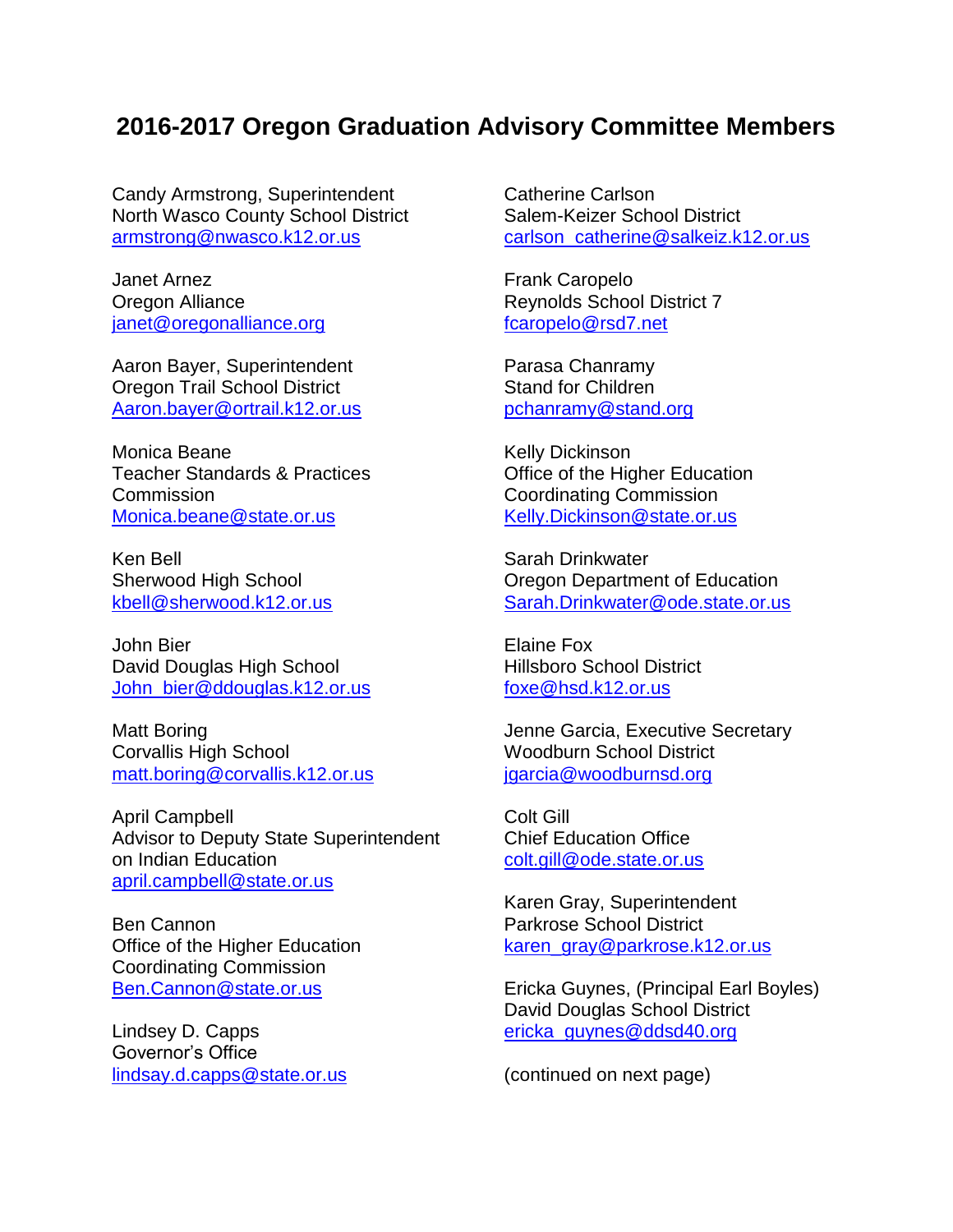Craig Hawkins, Executive Director Confederation of Oregon School **Administrators** [craig@cosa.k12.or.us](mailto:craig@cosa.k12.or.us)

Jennell Ives Oregon Department of Education [Jennell.Ives@ode.state.or.us](mailto:Jennell.Ives@ode.state.or.us)

Mitch Kruska Oregon Department of Education [Mitch.kruska@ode.state.or.us](mailto:Mitch.kruska@ode.state.or.us)

Rob Larson Education Northwest [rob.larson@educationnorthwest.org](mailto:rob.larson@educationnorthwest.org)

Nettie Legters Education Northwest [nettie.legters@educationnorthwest.org](mailto:nettie.legters@educationnorthwest.org)

Michael Lindblad Oregon Department of Education [michael.lindblad@ode.state.or.us](mailto:michael.lindblad@ode.state.or.us)

Jim Mabbott Oregon Association of Education Service Districts [jmabbott@oaesd.org](mailto:jmabbott@oaesd.org)

Charles Martinez University of Oregon [charlesm@uoregon.edu](mailto:charlesm@uoregon.edu)

David McDonald Western Oregon University [mcdonald@wou.edu](mailto:mcdonald@wou.edu)

Mike McIntosh Redmond School District [mike.mcintosh@redmond.k12.or.us](mailto:mike.mcintosh@redmond.k12.or.us)

Meg Boyd Oregon Department of Education [meg.boyd@ode.state.or.us](mailto:meg.boyd@ode.state.or.us)

Cindy Miller, Executive Assistant North Wasco County School District [millerc@nwasco.k12.or.us](mailto:millerc@nwasco.k12.or.us)

Brenda Morton George Fox University [bmoreton@georgefox.edu](mailto:bmoreton@georgefox.edu)

Beth Nead, Administrative Assistant Oregon PTA [office@oregonpta.org](mailto:office@oregonpta.org)

Jessica Nguyen-Ventura Oregon Department of Education [jessica.nguyen-ventura@ode.state.or.us](mailto:jessica.nguyen-ventura@ode.state.or.us)

Salam Noor, Deputy Superintendent of Public Instruction Oregon Department of Education [salam.noor@ode.state.or.us](mailto:salam.noor@ode.state.or.us)

Gary Peterson Oregon Association of Education Service Districts [gpeterson@oaesd.org](mailto:gpeterson@oaesd.org)

Elaine Philippi Business Education Compact-Portland [ephilippi@becpdx.org](mailto:ephilippi@becpdx.org)

Christie Plinski Portland State University [cplinski@pdx.edu](mailto:cplinski@pdx.edu)

Erin Prince Foundations for a Better Oregon-Chalkboard Project [erin@chalkboardproject.org](mailto:erin@chalkboardproject.org)

Chuck Ransom, Superintendent Woodburn School District [cransom@woodburnsd.org](mailto:cransom@woodburnsd.org)

Mark Redmond Malheur Education Service District [mark.redmond@malesd.k12.or.us](mailto:mark.redmond@malesd.k12.or.us)